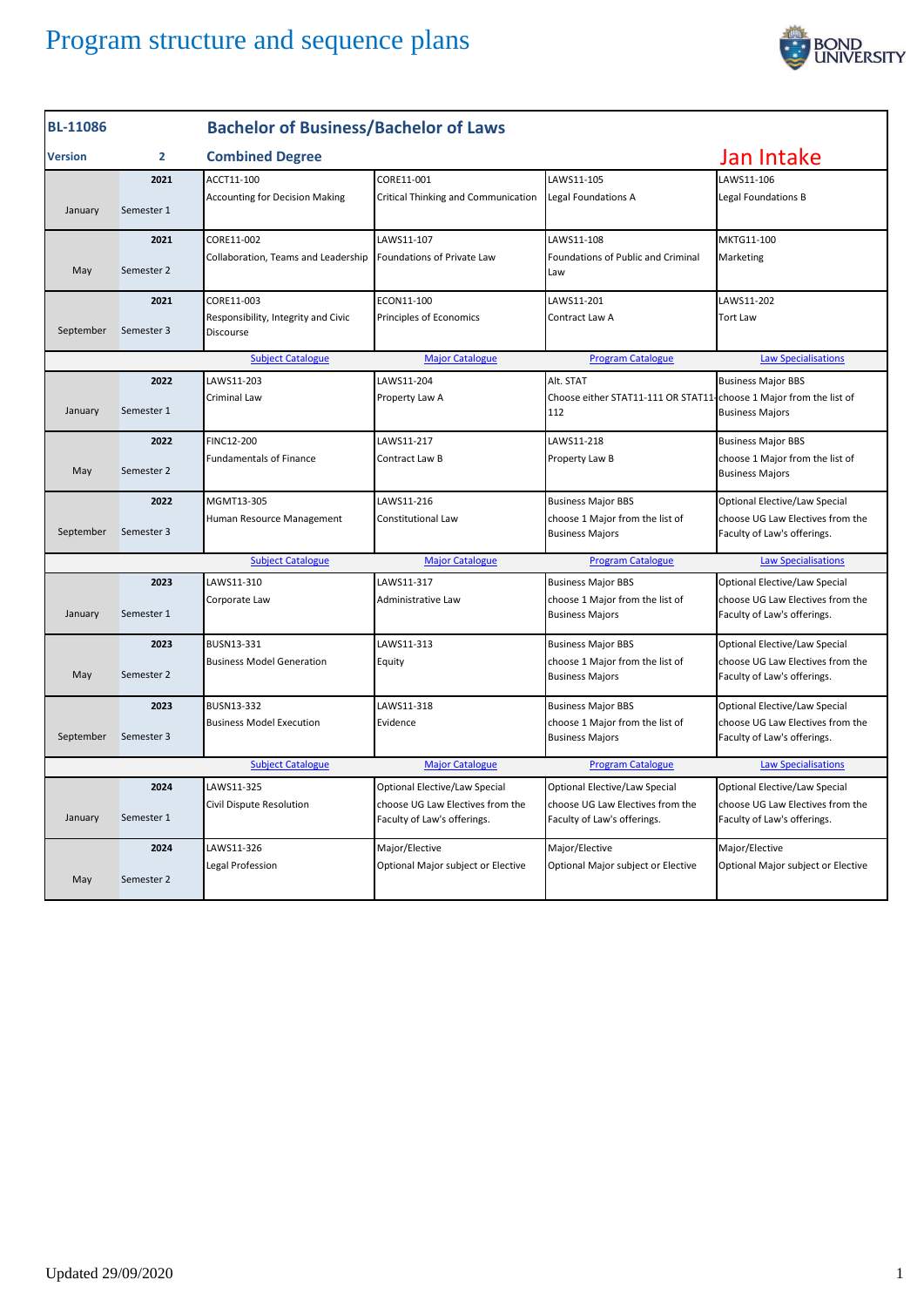

| <b>BL-11086</b>                                                                                              |                | <b>Bachelor of Business/Bachelor of Laws</b>     |                                                                 |                                                                           |                                                                 |  |
|--------------------------------------------------------------------------------------------------------------|----------------|--------------------------------------------------|-----------------------------------------------------------------|---------------------------------------------------------------------------|-----------------------------------------------------------------|--|
| <b>Version</b>                                                                                               | $\overline{2}$ | <b>Combined Degree</b>                           |                                                                 |                                                                           | May Intake                                                      |  |
|                                                                                                              | 2021           | ACCT11-100                                       | CORE11-001                                                      | LAWS11-105                                                                | LAWS11-106                                                      |  |
| May                                                                                                          | Semester 1     | <b>Accounting for Decision Making</b>            | Critical Thinking and Communication                             | <b>Legal Foundations A</b>                                                | Legal Foundations B                                             |  |
|                                                                                                              | 2021           | CORE11-002                                       | LAWS11-107                                                      | LAWS11-108                                                                | MKTG11-100                                                      |  |
| September                                                                                                    | Semester 2     | Collaboration, Teams and Leadership              | Foundations of Private Law                                      | Foundations of Public and Criminal<br>Law                                 | Marketing                                                       |  |
|                                                                                                              | 2022           | CORE11-003                                       | ECON11-100                                                      | LAWS11-201                                                                | LAWS11-202                                                      |  |
| January                                                                                                      | Semester 3     | Responsibility, Integrity and Civic<br>Discourse | Principles of Economics                                         | Contract Law A                                                            | <b>Tort Law</b>                                                 |  |
|                                                                                                              |                | <b>Subject Catalogue</b>                         | <b>Major Catalogue</b>                                          | <b>Program Catalogue</b>                                                  | <b>Law Specialisations</b>                                      |  |
|                                                                                                              | 2022           | LAWS11-203                                       | LAWS11-204                                                      | Alt. STAT                                                                 | <b>Business Major BBS</b>                                       |  |
| May                                                                                                          | Semester 1     | Criminal Law                                     | Property Law A                                                  | Choose either STAT11-111 OR STAT11-choose 1 Major from the list of<br>112 | <b>Business Majors</b>                                          |  |
|                                                                                                              | 2022           | MGMT13-305                                       | LAWS11-217                                                      | LAWS11-218                                                                | <b>Business Major BBS</b>                                       |  |
| September                                                                                                    | Semester 2     | Human Resource Management                        | Contract Law B                                                  | Property Law B                                                            | choose 1 Major from the list of<br><b>Business Majors</b>       |  |
|                                                                                                              | 2023           | FINC12-200                                       | LAWS11-216                                                      | <b>Business Major BBS</b>                                                 | Optional Elective/Law Special                                   |  |
| January                                                                                                      | Semester 3     | <b>Fundamentals of Finance</b>                   | Constitutional Law                                              | choose 1 Major from the list of<br><b>Business Majors</b>                 | choose UG Law Electives from the<br>Faculty of Law's offerings. |  |
|                                                                                                              |                | <b>Subject Catalogue</b>                         | <b>Major Catalogue</b>                                          | <b>Program Catalogue</b>                                                  | <b>Law Specialisations</b>                                      |  |
|                                                                                                              | 2023           | LAWS11-310                                       | LAWS11-317                                                      | <b>Business Major BBS</b>                                                 | Optional Elective/Law Special                                   |  |
| May                                                                                                          | Semester 1     | Corporate Law                                    | Administrative Law                                              | choose 1 Major from the list of<br><b>Business Majors</b>                 | choose UG Law Electives from the<br>Faculty of Law's offerings. |  |
|                                                                                                              | 2023           | BUSN13-331                                       | LAWS11-313                                                      | <b>Business Major BBS</b>                                                 | Optional Elective/Law Special                                   |  |
| September                                                                                                    | Semester 2     | <b>Business Model Generation</b>                 | Equity                                                          | choose 1 Major from the list of<br><b>Business Majors</b>                 | choose UG Law Electives from the<br>Faculty of Law's offerings. |  |
|                                                                                                              | 2024           | BUSN13-332                                       | LAWS11-318                                                      | <b>Business Major BBS</b>                                                 | Optional Elective/Law Special                                   |  |
| January                                                                                                      | Semester 3     | <b>Business Model Execution</b>                  | Evidence                                                        | choose 1 Major from the list of<br><b>Business Majors</b>                 | choose UG Law Electives from the<br>Faculty of Law's offerings. |  |
| <b>Subject Catalogue</b><br><b>Major Catalogue</b><br><b>Program Catalogue</b><br><b>Law Specialisations</b> |                |                                                  |                                                                 |                                                                           |                                                                 |  |
|                                                                                                              | 2024           | LAWS11-325                                       | Optional Elective/Law Special                                   | Optional Elective/Law Special                                             | Optional Elective/Law Special                                   |  |
| May                                                                                                          | Semester 1     | Civil Dispute Resolution                         | choose UG Law Electives from the<br>Faculty of Law's offerings. | choose UG Law Electives from the<br>Faculty of Law's offerings.           | choose UG Law Electives from the<br>Faculty of Law's offerings. |  |
|                                                                                                              | 2024           | LAWS11-326                                       | Major/Elective                                                  | Major/Elective                                                            | Major/Elective                                                  |  |
| September                                                                                                    | Semester 2     | Legal Profession                                 | Optional Major subject or Elective                              | Optional Major subject or Elective                                        | Optional Major subject or Elective                              |  |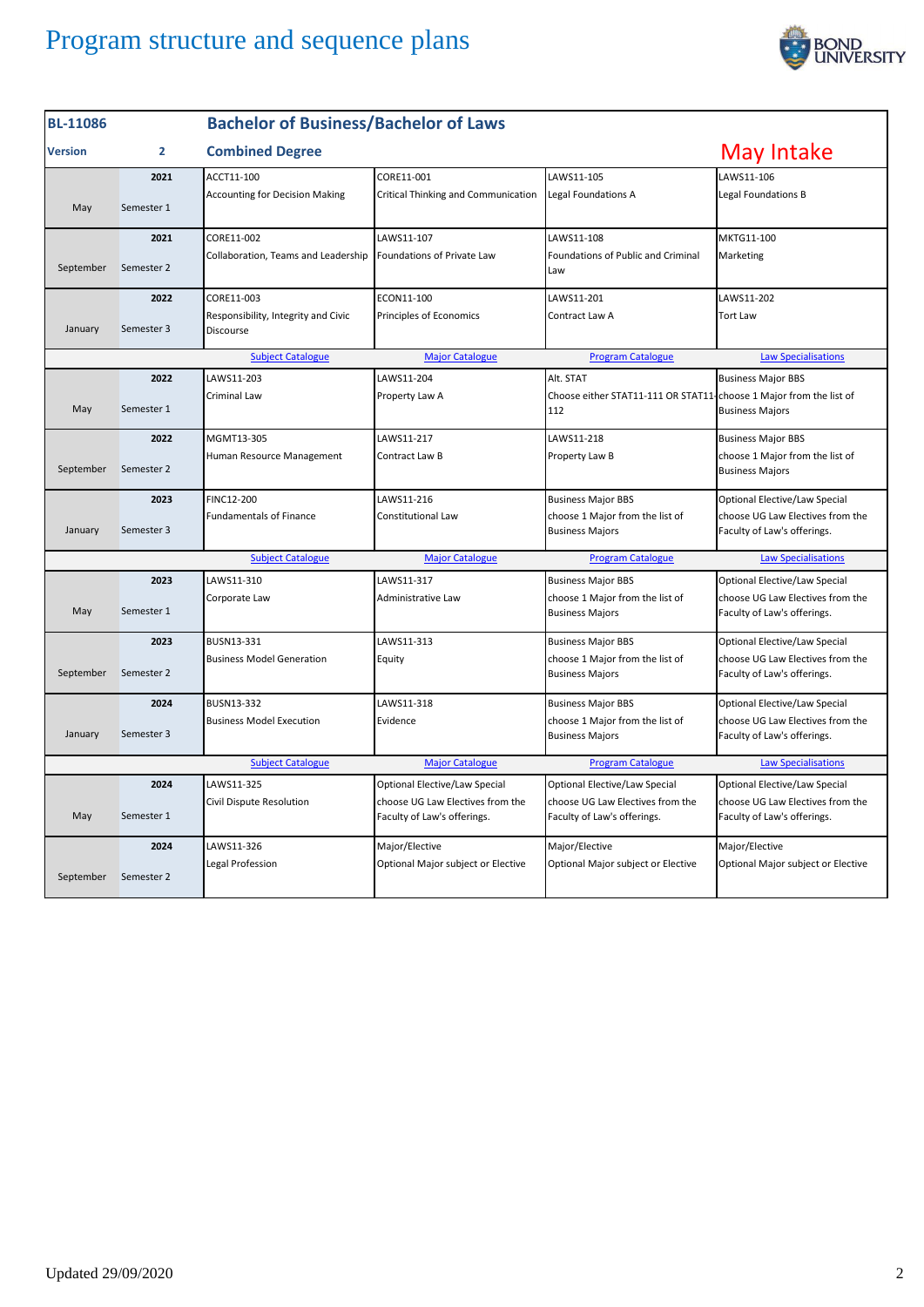

| <b>BL-11086</b> |                | <b>Bachelor of Business/Bachelor of Laws</b>     |                                                                 |                                                                           |                                                                 |
|-----------------|----------------|--------------------------------------------------|-----------------------------------------------------------------|---------------------------------------------------------------------------|-----------------------------------------------------------------|
| <b>Version</b>  | $\overline{2}$ | <b>Combined Degree</b>                           |                                                                 |                                                                           | Sep Intake                                                      |
|                 | 2021           | ACCT11-100                                       | CORE11-001                                                      | LAWS11-105                                                                | LAWS11-106                                                      |
| September       | Semester 1     | <b>Accounting for Decision Making</b>            | Critical Thinking and Communication                             | <b>Legal Foundations A</b>                                                | Legal Foundations B                                             |
|                 | 2022           | CORE11-002                                       | LAWS11-107                                                      | LAWS11-108                                                                | MKTG11-100                                                      |
| January         | Semester 2     | Collaboration, Teams and Leadership              | Foundations of Private Law                                      | Foundations of Public and Criminal<br>Law                                 | Marketing                                                       |
|                 | 2022           | CORE11-003                                       | ECON11-100                                                      | LAWS11-201                                                                | LAWS11-202                                                      |
| May             | Semester 3     | Responsibility, Integrity and Civic<br>Discourse | Principles of Economics                                         | Contract Law A                                                            | <b>Tort Law</b>                                                 |
|                 |                | <b>Subject Catalogue</b>                         | <b>Major Catalogue</b>                                          | <b>Program Catalogue</b>                                                  | <b>Law Specialisations</b>                                      |
|                 | 2022           | LAWS11-203                                       | LAWS11-204                                                      | Alt. STAT                                                                 | <b>Business Major BBS</b>                                       |
| September       | Semester 1     | <b>Criminal Law</b>                              | Property Law A                                                  | Choose either STAT11-111 OR STAT11-choose 1 Major from the list of<br>112 | <b>Business Majors</b>                                          |
|                 | 2023           | MGMT13-305                                       | LAWS11-217                                                      | LAWS11-218                                                                | <b>Business Major BBS</b>                                       |
| January         | Semester 2     | Human Resource Management                        | Contract Law B                                                  | Property Law B                                                            | choose 1 Major from the list of<br><b>Business Majors</b>       |
|                 | 2023           | FINC12-200                                       | LAWS11-216                                                      | <b>Business Major BBS</b>                                                 | Optional Elective/Law Special                                   |
| May             | Semester 3     | <b>Fundamentals of Finance</b>                   | Constitutional Law                                              | choose 1 Major from the list of<br><b>Business Majors</b>                 | choose UG Law Electives from the<br>Faculty of Law's offerings. |
|                 |                | <b>Subject Catalogue</b>                         | <b>Major Catalogue</b>                                          | <b>Program Catalogue</b>                                                  | <b>Law Specialisations</b>                                      |
|                 | 2023           | LAWS11-310                                       | LAWS11-317                                                      | <b>Business Major BBS</b>                                                 | Optional Elective/Law Special                                   |
| September       | Semester 1     | Corporate Law                                    | Administrative Law                                              | choose 1 Major from the list of<br><b>Business Majors</b>                 | choose UG Law Electives from the<br>Faculty of Law's offerings. |
|                 | 2024           | BUSN13-331                                       | LAWS11-313                                                      | <b>Business Major BBS</b>                                                 | Optional Elective/Law Special                                   |
| January         | Semester 2     | <b>Business Model Generation</b>                 | Equity                                                          | choose 1 Major from the list of<br><b>Business Majors</b>                 | choose UG Law Electives from the<br>Faculty of Law's offerings. |
|                 | 2024           | BUSN13-332                                       | LAWS11-318                                                      | <b>Business Major BBS</b>                                                 | Optional Elective/Law Special                                   |
| May             | Semester 3     | <b>Business Model Execution</b>                  | Evidence                                                        | choose 1 Major from the list of<br><b>Business Majors</b>                 | choose UG Law Electives from the<br>Faculty of Law's offerings. |
|                 |                | <b>Subject Catalogue</b>                         | <b>Major Catalogue</b>                                          | <b>Program Catalogue</b>                                                  | <b>Law Specialisations</b>                                      |
|                 | 2024           | LAWS11-325                                       | Optional Elective/Law Special                                   | Optional Elective/Law Special                                             | Optional Elective/Law Special                                   |
| September       | Semester 1     | Civil Dispute Resolution                         | choose UG Law Electives from the<br>Faculty of Law's offerings. | choose UG Law Electives from the<br>Faculty of Law's offerings.           | choose UG Law Electives from the<br>Faculty of Law's offerings. |
|                 | 2025           | LAWS11-326                                       | Major/Elective                                                  | Major/Elective                                                            | Major/Elective                                                  |
| January         | Semester 2     | Legal Profession                                 | Optional Major subject or Elective                              | Optional Major subject or Elective                                        | Optional Major subject or Elective                              |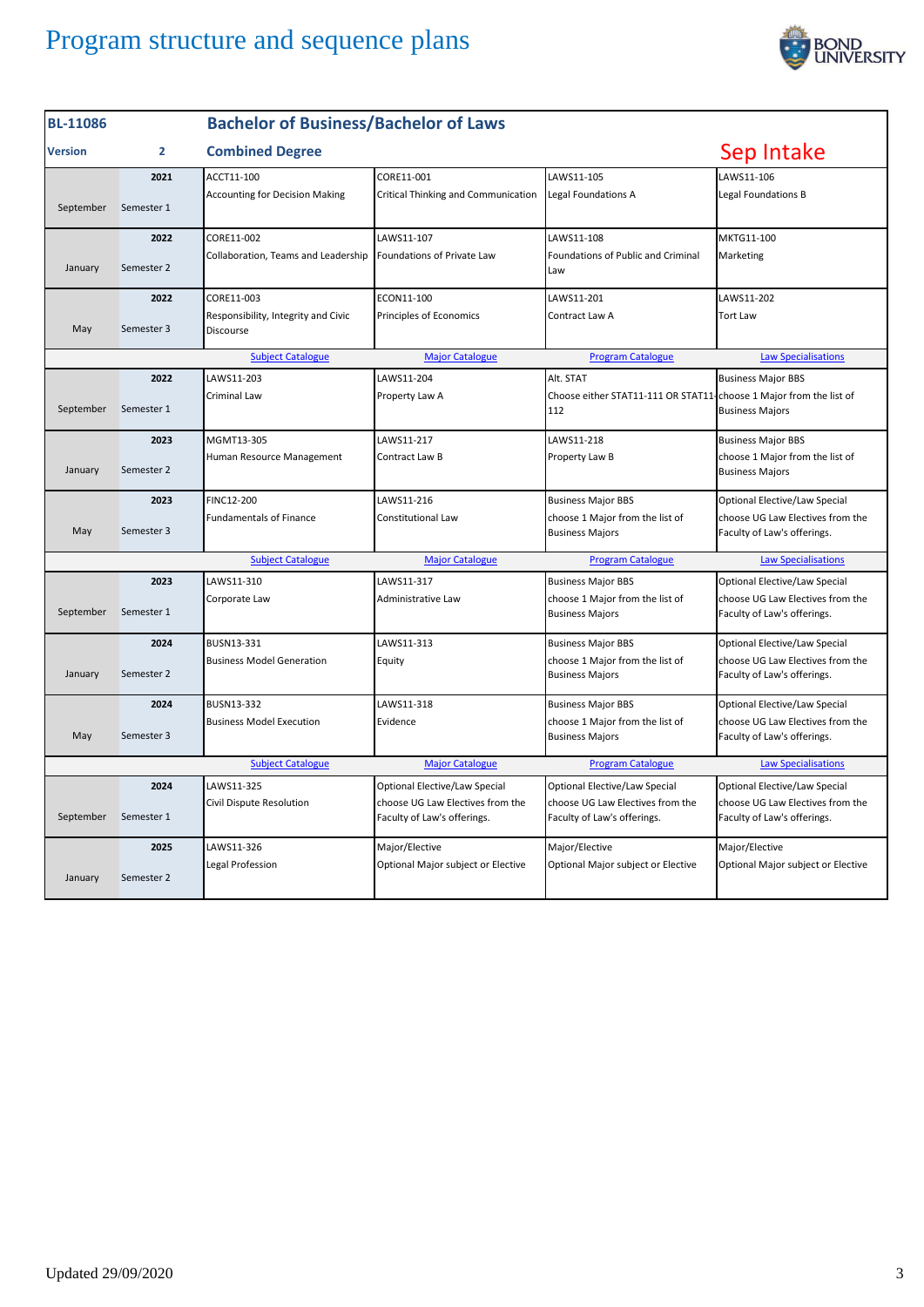

#### **GENERAL INFORMATION**

**You are registered into Beyond Bond which is a practical, activity-based program that extends across the duration of all undergraduate degrees. You are registered in the Bond Business Mentoring Program designed for all new undergraduate students; please be advised the first scheduled gathering is in the Bond Business School orientation, If you require further information please email businessmentoring@bond.edu.au**

#### **PROGRAM INFORMATION**

**Students may choose to complete an optional Law Specialisation (40cp) in one of the following areas:**

**• Canadian Law and Practice • Corporate and Commercial Law • Legal Practice • Contemporary Legal Issues • International and Comparative Law • Legal Innovation and Technology • Media and Technology Law**

**To be eligible for a Law Specialisation, students must complete a minimum of four Law Electives (40 credit points) within one of the above areas. Eligible students will receive a Specialisation Certificate at the completion of their Law program.**

**Bachelor of Laws with Honours - Please see eligibility requirements for achieving Honours (\*\*including the completion of LAWS13-569 Legal Research Project as an elective) on the Law Honours / Distinction information webpage.**

### **SUBJECT INFORMATION**

**You must complete one of the following Business majors.** 

**• Entrepreneurship and Innovation • International Business • Management • Marketing • Marketing Communication • Tourism Management**

**Students must choose Three (3) General elective subjects.**

**General elective – A subject that may be chosen from any subject on offer across the University provided requisites, enrolment restrictions and any other faculty requirements have been met.**